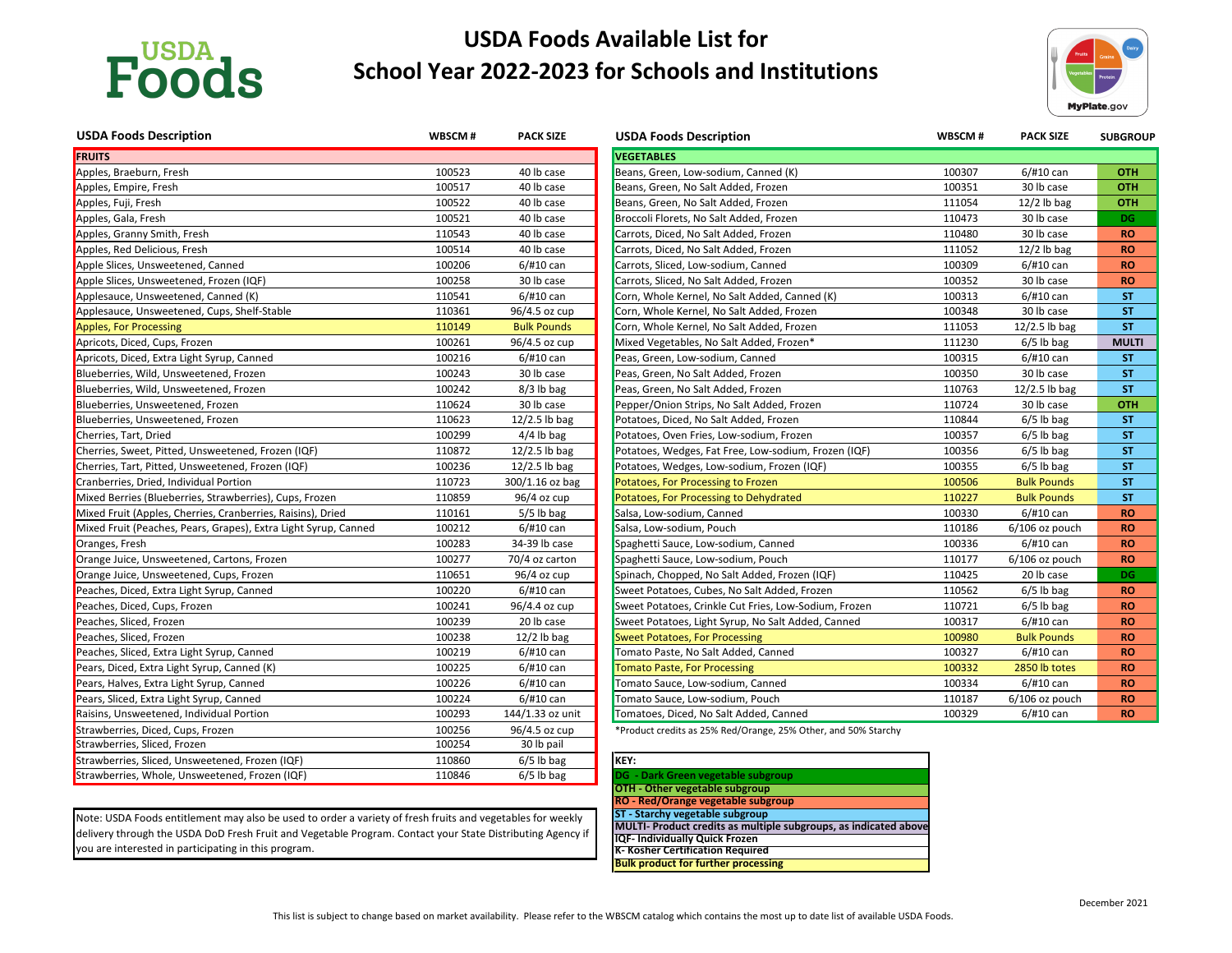

# **USDA Foods Available List for School Year 2022-2023 for Schools and Institutions**

| <b>USDA Foods Description</b>                    | WBSCM# | <b>PACK SIZE</b> | <b>USDA Foods Description</b>               | WBSCM# | <b>PACK SIZE</b> | <b>SUBGROUP</b> |
|--------------------------------------------------|--------|------------------|---------------------------------------------|--------|------------------|-----------------|
| <b>BEEF PRODUCTS</b>                             |        |                  | <b>LEGUMES</b>                              |        |                  |                 |
| Beef, Canned                                     | 100127 | 24/24 oz can     | Beans, Baby Lima, Low-sodium, Canned        | 100371 | 6/#10 can        | LG              |
| Beef, Crumbles w/SPP, Cooked, Frozen             | 100134 | $4/10$ lb bag    | Beans, Black, Low-sodium, Canned            | 100359 | 6/#10 can        | LG              |
| Beef, Fine Ground, 100%, 85/15, Frozen*          | 100158 | 40 lb case       | Beans, Black-eyed Pea, Low-sodium, Canned   | 100368 | 6/#10 can        | LG              |
| Beef, Fine Ground, 100%, 85/15, LFTB OPT, Frozen | 110261 | 40 lb case       | Beans, Garbanzo, Low-sodium, Canned (K)     | 100360 | 6/#10 can        | LG              |
| Beef, Patties, 100%, 85/15, 2.0 MMA, Frozen      | 110349 | 40 lb case       | Beans, Great Northern, Low-sodium, Canned   | 100373 | 6/#10 can        | LG              |
| Beef, Patties, 100%, 90/10, 2.0 MMA, Frozen      | 110346 | 40 lb case       | Beans, Kidney, Dark Red, Low-sodium, Canned | 100370 | 6/#10 can        | LG              |
| Beef, Patties, Lean, 2.0 MMA, Frozen             | 100163 | 40 lb case       | Beans, Pink, Low-sodium, Canned             | 100369 | 6/#10 can        | LG.             |
| Beef, Patties w/SPP, 85/15, 2.0 MMA, Frozen      | 110348 | 40 lb case       | Beans, Pinto, Dry                           | 100382 | $12/2$ lb bag    | LG              |
| Beef, Patties w/SPP, Cooked, 2.0 MMA, Frozen     | 110322 | 40 lb case       | Beans, Pinto, Low-sodium, Canned            | 100365 | 6/#10 can        | LG              |
| Beef, Patties, Cooked, 2.0 MMA, Frozen           | 110711 | 40 lb case       | Beans, Pinto, Dry                           | 110381 | 2000 lb totes    | LG              |
| Beef, Boneless, Chilled                          | 100155 | 20/2000 lb combo | Beans, Refried, Low-sodium, Canned          | 100362 | 6/#10 can        | LG              |
| Beef, Boneless, Special Trim, Frozen             | 100156 | 60 lb case       | Beans, Small Red, Low-sodium, Canned        | 100366 | 6/#10 can        | LG              |
| Beef, Coarse Ground, 100%, Frozen                | 100154 | 60 lb case       | Beans, Vegetarian, Low-sodium, Canned       | 100364 | 6/#10 can        | LG              |

| <b>NUTS and SEEDS</b>                     |        |                   |
|-------------------------------------------|--------|-------------------|
| Peanut Butter, Smooth                     | 100396 | $6/5$ lb unit     |
| Peanut Butter, Individual Portion, Smooth | 110854 | 120/1.1 oz unit   |
| Peanut Butter, Smooth                     | 100397 | 500 lb drum       |
| Peanuts, Raw, Shelled                     | 110700 | 44,000 pound unit |
| Sunflower Seed Butter, Smooth (K)         | 100935 | $6/5$ lb unit     |
|                                           |        |                   |

|                                                        |        |                         |                                           | -----  |                   |
|--------------------------------------------------------|--------|-------------------------|-------------------------------------------|--------|-------------------|
| <b>PORK PRODUCTS</b>                                   |        |                         | Peanut Butter, Individual Portion, Smooth | 110854 | $120/1.1$ oz unit |
| Ham, 97% Fat Free, Water-Added, Cooked, Frozen         | 100184 | $4/10$ lb hams          | <b>Peanut Butter, Smooth</b>              | 100397 | 500 lb drum       |
| Ham, 97% Fat Free, Water-Added, Cooked, Diced, Frozen  | 100188 | $8/5$ lb or 4/10 lb bag | Peanuts, Raw, Shelled                     | 110700 | 44,000 pound unit |
| Ham, 97% Fat Free, Water-Added, Cooked, Sliced, Frozen | 100187 | 8/5 lb package          | Sunflower Seed Butter, Smooth (K)         | 100935 | $6/5$ lb unit     |
| Pork, Canned                                           | 100139 | 24/24 oz can            |                                           |        |                   |
| Pork, Leg Roast, Frozen                                | 100173 | 36-42 lb case           | <b>EGG PRODUCTS</b>                       |        |                   |
| Pork, Pulled, Cooked, Frozen                           | 110730 | $8/5$ lb or 4/10 lb bag | Eggs, Liquid Whole, Frozen                | 100046 | 6/5 lb carton     |
| Pork, Boneless Picnic, Frozen                          | 100193 | 60 lb case              | Eggs, Liquid Whole, Frozen                | 110845 | 12/2 lb carton    |

| <b>EGG PRODUCTS</b>                           |        |                   |
|-----------------------------------------------|--------|-------------------|
| Eggs, Liquid Whole, Frozen                    | 100046 | $6/5$ lb carto    |
| Eggs, Liquid Whole, Frozen                    | 110845 | $12/2$ lb cart    |
| Eggs, Patties, Cooked, 1.0 MMA, Round, Frozen | 110931 | 25 lb case        |
| <b>Eggs, Liquid Whole, Chilled</b>            | 100047 | <b>Bulk Tanke</b> |

| Chicken, Cut-up, Frozen                          | 111361 | $4/10$ lb bag           | <b>FISH PRODUCTS</b>                                    |        |                         |           |
|--------------------------------------------------|--------|-------------------------|---------------------------------------------------------|--------|-------------------------|-----------|
| Chicken, Diced, Cooked, Frozen                   | 100101 | $8/5$ lb or 4/10 lb bag | Alaska Pollock, Frozen                                  | 110601 | 49.5 lb block           |           |
| Chicken, Fajita Seasoned Strips, Cooked, Frozen  | 100117 | 6/5 lb or 3/10 lb bag   | Alaska Pollock, Whole Grain-Rich Breaded Sticks, Frozen | 110851 | $8/5$ lb or 4/10 lb bag | <b>WG</b> |
| Chicken, Grilled Fillet, 2.0 MMA, Cooked, Frozen | 110921 | 6/5 lb or 3/10 lb bag   | Catfish, Whole Grain-Rich Breaded Fillet Strips, Frozen | 100201 | $8/5$ lb or 4/10 lb bag | <b>WG</b> |
| Chicken, Oven Roasted, Cut-up, Cooked, Frozen    | 110080 | $3/10$ lb bag           | Tuna, Chunk Light, Canned (K)                           | 100195 | 6/66.5 oz can           |           |

| <b>KEY:</b>                                          |
|------------------------------------------------------|
| LG - Legumes vegetable subgroup                      |
| <b>WG - Whole Grain or Whole Grain-rich</b>          |
| <b>Bulk product for further processing</b>           |
| <b>SPP - Soy Protein Product</b>                     |
| K- Kosher Certification Required                     |
| MMA- Meat/Meat Alternate                             |
| <b>LFTB OPT - Lean Finely Textured Beef Optional</b> |

| <b>POULTRY PRODUCTS</b>                            |        |                           | <b>Eggs, Liquid Whole, Chilled</b>                      | 100047 | <b>Bulk Tanker</b> |
|----------------------------------------------------|--------|---------------------------|---------------------------------------------------------|--------|--------------------|
| Chicken, Boned, White Meat, Canned                 | 100877 | $12/50$ oz can            |                                                         |        |                    |
| Chicken, Cut-up, Frozen                            | 111361 | $4/10$ lb bag             | <b>FISH PRODUCTS</b>                                    |        |                    |
| Chicken, Diced, Cooked, Frozen                     | 100101 | 8/5 lb or 4/10 lb bag     | Alaska Pollock, Frozen                                  | 110601 | 49.5 lb block      |
| Chicken, Fajita Seasoned Strips, Cooked, Frozen    | 100117 | 6/5 lb or 3/10 lb bag $ $ | Alaska Pollock, Whole Grain-Rich Breaded Sticks, Frozen | 110851 | 8/5 lb or 4/10 lb  |
| Chicken, Grilled Fillet, 2.0 MMA, Cooked, Frozen   | 110921 | $6/5$ lb or 3/10 lb bag   | Catfish, Whole Grain-Rich Breaded Fillet Strips, Frozen | 100201 | 8/5 lb or 4/10 lb  |
| Chicken, Oven Roasted, Cut-up, Cooked, Frozen      | 110080 | $3/10$ lb bag             | Tuna, Chunk Light, Canned (K)                           | 100195 | $6/66.5$ oz can    |
| Chicken, Unseasoned Grilled Strips, Cooked, Frozen | 110462 | $6/5$ lb or 3/10 lb bag   |                                                         |        |                    |
| Chicken, Large Birds, Chilled                      | 100103 | <b>Bulk Pounds</b>        |                                                         |        |                    |
| Chicken, Legs, Chilled                             | 100113 | <b>Bulk Pounds</b>        | KEY:                                                    |        |                    |
| Turkey, Deli Breast, Frozen                        | 100121 | $4/10$ lb logs            | LG - Legumes vegetable subgroup                         |        |                    |
| Turkey, Deli Breast, Sliced, Frozen                | 110554 | 8/5 lb package            | WG - Whole Grain or Whole Grain-rich                    |        |                    |
| Turkey, Deli Breast, Smoked, Frozen                | 100122 | $4/10$ lb logs            | <b>Bulk product for further processing</b>              |        |                    |
| Turkey, Deli Breast, Smoked, Sliced, Frozen        | 110910 | 8/5 lb package            | <b>SPP - Soy Protein Product</b>                        |        |                    |
| Turkey, Deli Ham, Smoked, Frozen                   | 100126 | $4/10$ lb logs            | K- Kosher Certification Required                        |        |                    |
| Turkey, Deli Ham, Smoked, Sliced, Frozen           | 110911 | 8/5 lb package            | <b>MMA- Meat/Meat Alternate</b>                         |        |                    |
| Turkey, Roast, Frozen                              | 100125 | $4/8-12$ lb roasts        | LFTB OPT - Lean Finely Textured Beef Optional           |        |                    |
| Turkey, Taco Filling, Cooked, Frozen               | 100119 | 10/3 lb or $6/5$ lb bag   |                                                         |        |                    |
| Turkey, Thighs, Boneless, Skinless, Chilled        | 100883 | <b>Bulk Pounds</b>        |                                                         |        |                    |
| Turkey, Whole, Chilled                             | 100124 | <b>Bulk Pounds</b>        |                                                         |        |                    |

| <b>USDA Foods Description</b>               |
|---------------------------------------------|
| <b>LEGUMES</b>                              |
| Beans, Baby Lima, Low-sodium, Canned        |
| Beans, Black, Low-sodium, Canned            |
| Beans, Black-eyed Pea, Low-sodium, Canned   |
| Beans, Garbanzo, Low-sodium, Canned (K)     |
| Beans, Great Northern, Low-sodium, Canned   |
| Beans, Kidney, Dark Red, Low-sodium, Canned |
| Beans, Pink, Low-sodium, Canned             |
| Beans, Pinto, Dry                           |
| Beans, Pinto, Low-sodium, Canned            |
| Beans, Pinto, Dry                           |
| Beans, Refried, Low-sodium, Canned          |
| Beans, Small Red, Low-sodium, Canned        |
| Beans, Vegetarian, Low-sodium, Canned       |

\*States and school districts that prefer irradiated beef can request this option. Please contact the appropriate FNS program specialist to place an order.



| WBSCM# | <b>PACK SIZE</b> | <b>SUBGROUP</b> |
|--------|------------------|-----------------|
|        |                  |                 |
| 100371 | $6/$ #10 can     | LG              |
| 100359 | $6/$ #10 can     | LG              |
| 100368 | 6/#10 can        | LG              |
| 100360 | $6/$ #10 can     | LG              |
| 100373 | $6/$ #10 can     | LG              |
| 100370 | $6/$ #10 can     | LG              |
| 100369 | $6/$ #10 can     | LG              |
| 100382 | $12/2$ lb bag    | LG              |
| 100365 | $6/$ #10 can     | LG              |
| 110381 | 2000 lb totes    | LG              |
| 100362 | 6/#10 can        | LG              |
| 100366 | 6/#10 can        | LG              |
| 100364 | 6/#10 can        | LG              |

| 100046 | 6/5 lb carton      |
|--------|--------------------|
| 110845 | 12/2 lb carton     |
| 110931 | 25 lb case         |
| 100047 | <b>Bulk Tanker</b> |
|        |                    |